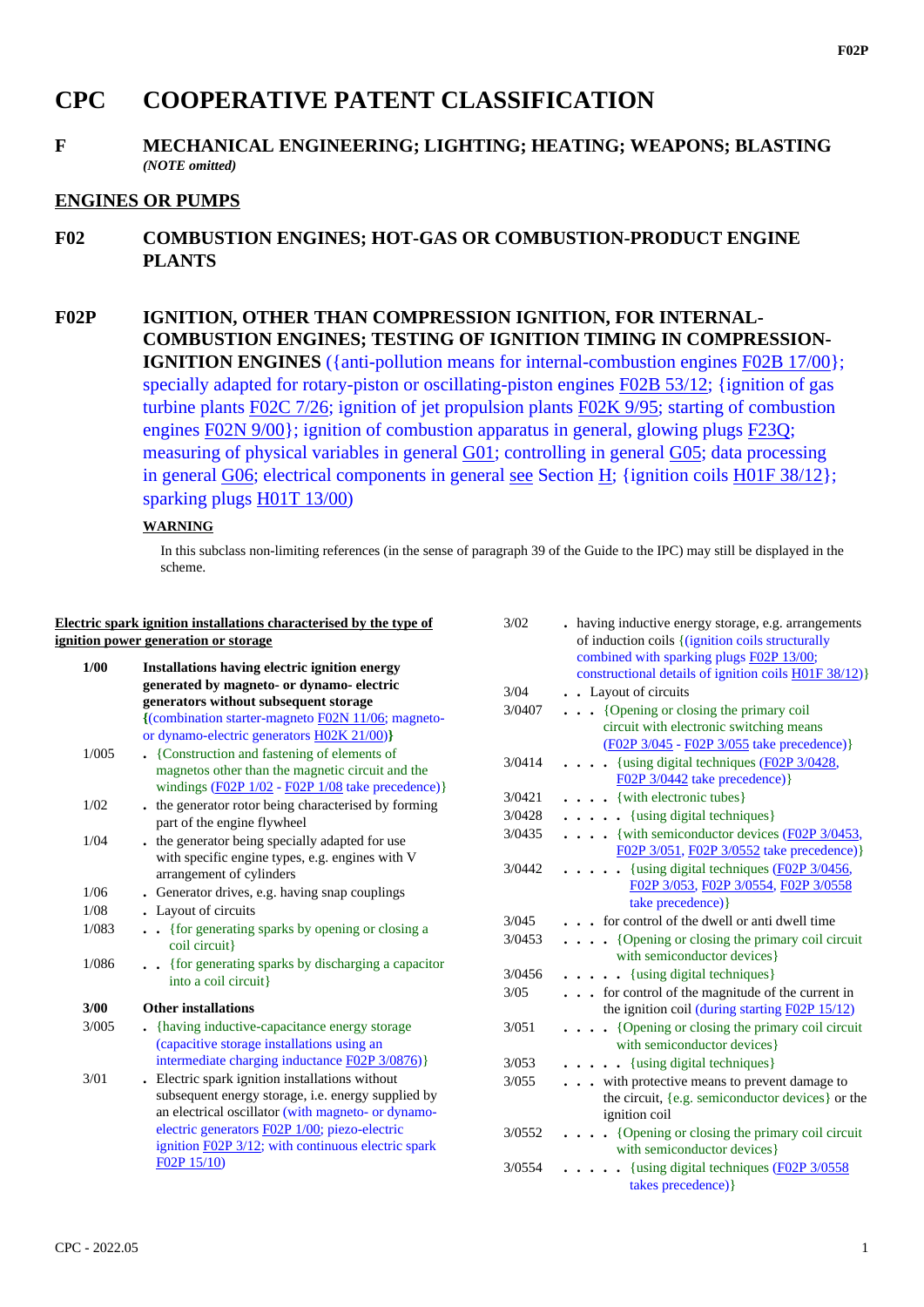| 3/0556 | {Protecting the coil when the engine is<br>stopped }                                                                                                     |
|--------|----------------------------------------------------------------------------------------------------------------------------------------------------------|
| 3/0558 | {using digital techniques}<br>$\mathbf{r}$                                                                                                               |
| 3/06   | having capacitive energy storage (piezo-electric or<br>electrostatic ignition F02P 3/12)                                                                 |
| 3/08   | • Layout of circuits (for low tension $F02P3/10$ )                                                                                                       |
| 3/0807 | {Closing the discharge circuit of the storage<br>capacitor with electronic switching means<br>(F02P 3/0853, F02P 3/0876, F02P 3/09 take<br>precedence) } |
| 3/0815 | {using digital techniques (F02P 3/083,<br>F02P 3/0846 take precedence) }                                                                                 |
| 3/0823 | {with electronic tubes}                                                                                                                                  |
| 3/083  | {using digital techniques}                                                                                                                               |
| 3/0838 | {with semiconductor devices (F02P 3/0861,<br>F02P 3/0884, F02P 3/093 take precedence) }                                                                  |
| 3/0846 | {using digital techniques (F02P 3/0869,<br>F02P 3/0892, F02P 3/096 take<br>precedence) }                                                                 |
| 3/0853 | {for control of the dwell or anti-dwell time}                                                                                                            |
| 3/0861 | {Closing the discharge circuit of the storage<br>capacitor with semiconductor devices}                                                                   |
| 3/0869 | {using digital techniques}<br>$\overline{a}$                                                                                                             |
| 3/0876 | {the storage capacitor being charged by means<br>of an energy converter (DC-DC converter) or<br>of an intermediate storage inductance}                   |
| 3/0884 | {Closing the discharge circuit of the storage<br>capacitor with semiconductor devices}                                                                   |
| 3/0892 | {using digital techniques}                                                                                                                               |
| 3/09   | for control of the charging current in the<br>$\overline{a}$<br>capacitor (F02P 15/12 takes precedence)                                                  |
| 3/093  | {Closing the discharge circuit of the storage<br>capacitor with semiconductor devices}                                                                   |
| 3/096  | {using digital techniques}                                                                                                                               |
| 3/10   | • Low-tension installation, e.g. using surface-<br>discharge sparking plugs                                                                              |
| 3/12   | Piezo-electric ignition; Electrostatic ignition                                                                                                          |

#### **Advancing or retarding electric ignition spark; Arrangements of distributors or of circuit-makers or -breakers for electric spark ignition; Electric spark ignition control or safety means, not otherwise provided for**

| 5/00  | <b>Advancing or retarding ignition; Control therefor</b>                                           |  |  |  |  |  |  |
|-------|----------------------------------------------------------------------------------------------------|--|--|--|--|--|--|
| 5/005 | with combination of automatic and non-automatic<br>$means\}$                                       |  |  |  |  |  |  |
| 5/02  | non-automatically; dependent on position of                                                        |  |  |  |  |  |  |
| 5/04  | personal controls of engine, e.g. throttle position<br>automatically, as a function of the working |  |  |  |  |  |  |
|       | conditions of the engine or vehicle or of the                                                      |  |  |  |  |  |  |
|       | atmospheric conditions (dependent on position of                                                   |  |  |  |  |  |  |
|       | personal controls of engine F02P 5/02)                                                             |  |  |  |  |  |  |
| 5/045 | {combined with electronic control of other                                                         |  |  |  |  |  |  |
|       | engine functions, e.g. fuel injection (in general                                                  |  |  |  |  |  |  |
|       | F02D 37/02)                                                                                        |  |  |  |  |  |  |
| 5/05  | using mechanical means                                                                             |  |  |  |  |  |  |
| 5/06  | $\cdots$ dependent on engine speed                                                                 |  |  |  |  |  |  |
| 5/07  | $\cdots$ $\cdots$ Centrifugal timing mechanisms                                                    |  |  |  |  |  |  |
| 5/075 | $\cdots$ $\cdots$ {Centrifugal devices combined with other<br>specific conditions }                |  |  |  |  |  |  |
| 5/10  | $\ldots$ dependent on fluid pressure in engine, e.g.<br>combustion-air pressure                    |  |  |  |  |  |  |
| 5/103 | $\cdots$ (dependent on the combustion-air pressure in<br>engine}                                   |  |  |  |  |  |  |
|       |                                                                                                    |  |  |  |  |  |  |

| 5/106  |  |  | • {Combustion-air pressure devices<br>combined with other specific conditions                                                        |
|--------|--|--|--------------------------------------------------------------------------------------------------------------------------------------|
|        |  |  | (with centrifugal devices F02P 5/075)}                                                                                               |
| 5/12   |  |  | dependent a specific pressure other than that<br>of combustion-air, e.g. of exhaust, cooling                                         |
|        |  |  | fluid, lubricant                                                                                                                     |
| 5/14   |  |  | dependent on specific conditions other than                                                                                          |
|        |  |  | engine speed or engine fluid pressure, e.g.                                                                                          |
|        |  |  | temperature                                                                                                                          |
| 5/142  |  |  | {dependent on a combination of several                                                                                               |
|        |  |  | specific conditions (F02P 5/075, F02P 5/106                                                                                          |
|        |  |  | takes precedence) }                                                                                                                  |
| 5/145  |  |  | . using electrical means                                                                                                             |
| 5/1455 |  |  | {by using a second control of the closed loop                                                                                        |
|        |  |  | type (dependent on pinking F02P 5/152)}                                                                                              |
| 5/15   |  |  | Digital data processing                                                                                                              |
| 5/1502 |  |  | $\ldots$ {using one central computing unit}                                                                                          |
| 5/1504 |  |  | . {with particular means during a transient<br>phase, e.g. acceleration, deceleration, gear<br>change (during starting F02P 5/1506)} |
| 5/1506 |  |  | . {with particular means during starting}                                                                                            |
| 5/1508 |  |  | • {with particular means during idling}                                                                                              |
| 5/151  |  |  | . {with means for compensating the                                                                                                   |
|        |  |  | variation of the characteristics of the                                                                                              |
|        |  |  | engine or of a sensor, e.g. by ageing}                                                                                               |
| 5/1512 |  |  | {with particular means concerning an                                                                                                 |
|        |  |  | individual cylinder}                                                                                                                 |
| 5/1514 |  |  | {with means for optimising the use                                                                                                   |
|        |  |  | of registers or of memories, e.g.                                                                                                    |
|        |  |  | interpolation}                                                                                                                       |
| 5/1516 |  |  | {with means relating to exhaust gas                                                                                                  |
| 5/1518 |  |  | recirculation, e.g. turbo}<br>{using two or more central computing units,                                                            |
|        |  |  | e.g. interpolation}                                                                                                                  |
| 5/152  |  |  | dependent on pinking (detecting or indicating                                                                                        |
|        |  |  | knocks in internal-combustion engines                                                                                                |
|        |  |  | G01L 23/22)                                                                                                                          |
| 5/1521 |  |  | {with particular means during a transient                                                                                            |
|        |  |  | phase, e.g. starting, acceleration,                                                                                                  |
|        |  |  | deceleration, gear change}                                                                                                           |
| 5/1522 |  |  | {with particular means concerning an                                                                                                 |
|        |  |  | individual cylinder}                                                                                                                 |
| 5/1523 |  |  | {with particular laws of return to advance,                                                                                          |
|        |  |  | e.g. step by step, differing from the laws of<br>retard }                                                                            |
| 5/1525 |  |  | {with means for compensating the                                                                                                     |
|        |  |  | variation of the characteristics of the                                                                                              |
|        |  |  | pinking sensor or of the electrical                                                                                                  |
|        |  |  | means, e.g. by ageing (when variation of                                                                                             |
|        |  |  | characteristics results only from incorrect                                                                                          |
|        |  |  | functioning F02P 5/1526)}                                                                                                            |
| 5/1526 |  |  | {with means for taking into account                                                                                                  |
|        |  |  | incorrect functioning of the pinking sensor                                                                                          |
|        |  |  | or of the electrical means}                                                                                                          |
| 5/1527 |  |  | {with means allowing burning of two or<br>more fuels, e.g. super or normal, premium                                                  |
|        |  |  | or regular}                                                                                                                          |
| 5/1528 |  |  | {for turbocompressed engine}                                                                                                         |
| 5/153  |  |  | dependent on combustion pressure                                                                                                     |
| 5/155  |  |  | Analogue data processing                                                                                                             |
| 5/1551 |  |  | {by determination of elapsed time with                                                                                               |
|        |  |  | reference to a particular point on the motor                                                                                         |
|        |  |  | axle, dependent on specific conditions}                                                                                              |
|        |  |  |                                                                                                                                      |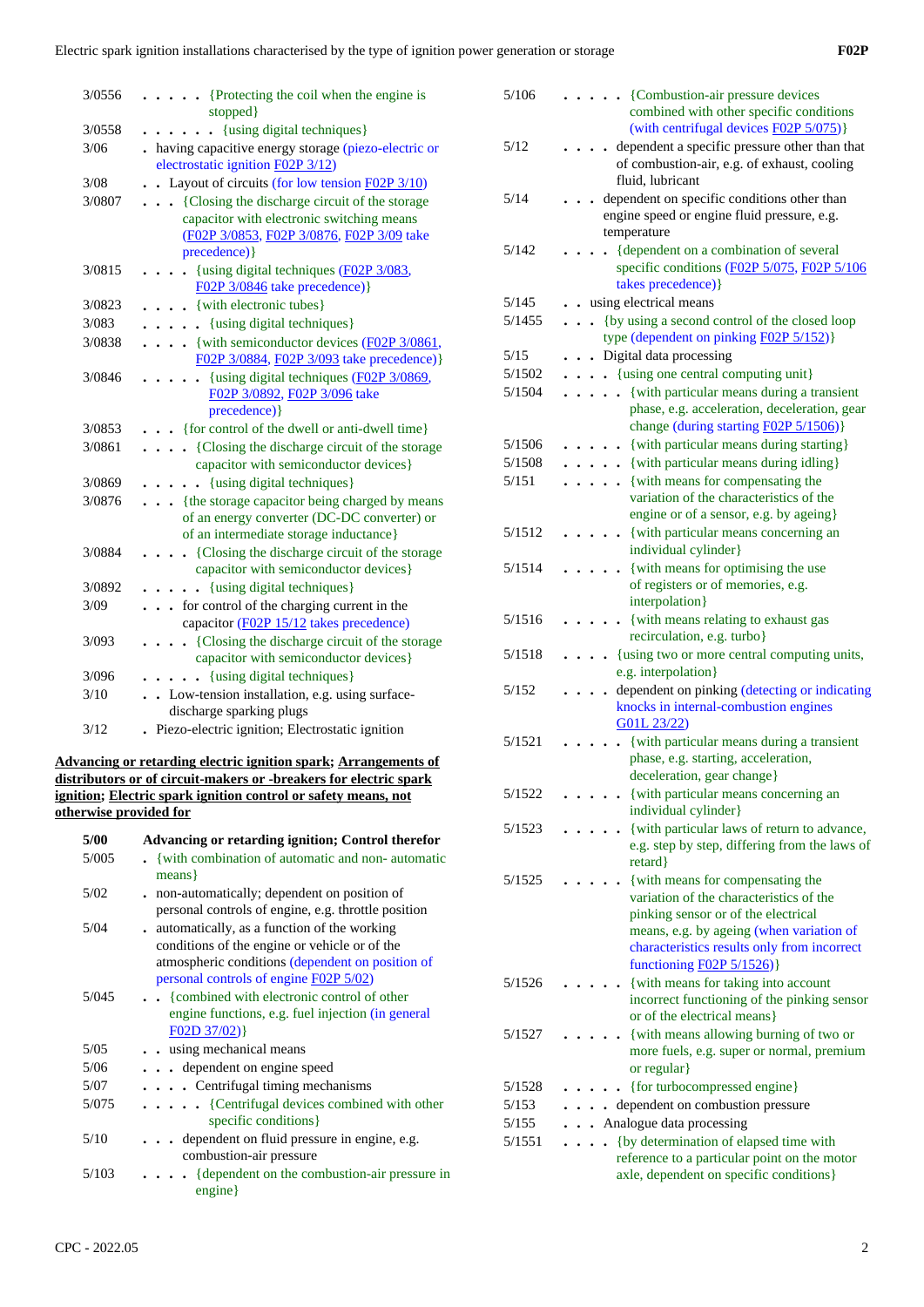| 5/1553 | {by determination of elapsed angle with<br>reference to a particular point on the motor<br>axle, dependent on specific conditions}                                        |
|--------|---------------------------------------------------------------------------------------------------------------------------------------------------------------------------|
| 5/1555 | . {using a continuous control, dependent on<br>speed }                                                                                                                    |
| 5/1556 | $\ldots$ $\ldots$ {using a stepped control, dependent on<br>speed}                                                                                                        |
| 5/1558 | {with special measures for starting}<br>$\ddotsc$                                                                                                                         |
| 5/16   | . characterised by the mechanical transmission                                                                                                                            |
|        | between sensing elements or personal controls and<br>final actuating elements                                                                                             |
| 7/00   | Arrangements of distributors, circuit-makers or -<br>breakers, {e.g. of distributor and circuit-breaker                                                                   |
|        | combinations} or pick-up devices (advancing or                                                                                                                            |
|        | retarding ignition or control therefor F02P 5/00; such                                                                                                                    |
|        | devices per se, see the relevant classes of Section H,<br>e.g. rotary switches <b>H01H 19/00</b> , contact-breakers,                                                      |
|        | distributors H01R 39/00, generators H02K)                                                                                                                                 |
| 7/02   | . of distributors                                                                                                                                                         |
| 7/021  | . . {Mechanical distributors}                                                                                                                                             |
| 7/022  | . {Details of the distributor rotor or electrode}                                                                                                                         |
| 7/023  | . {with magnetically controlled mechanical<br>contacts }                                                                                                                  |
| 7/025  | . {with noise suppression means specially<br>adapted for the distributor}                                                                                                 |
| 7/026  | . {Distributors combined with other ignition<br>devices, e.g. coils, fuel-injectors}                                                                                      |
| 7/027  | {combined with centrifugal advance}<br>devices}                                                                                                                           |
| 7/028  | {combined with circuit-makers or -breakers<br>(and with centrifugal advance devices<br>FO2P 7/027)                                                                        |
| 7/03   | . . with electrical means (ignition occurring<br>simultaneously at different places in one engine<br>cylinder or in two or more separate engine<br>cylinders $F02P 15/08$ |
| 7/035  | {without mechanical switching means}<br>$\ddot{\phantom{a}}$                                                                                                              |
| 7/04   | having distributors with air-tight casing                                                                                                                                 |
| 7/06   | of circuit-makers or -breakers, or pick-up devices<br>adapted to sense particular points of the timing<br>cycle                                                           |
| 7/061  | {pick-up devices without mechanical contacts<br>$\ddot{\phantom{0}}$<br>(F02P 7/067 - F02P 7/077 take precedence)}                                                        |
| 7/063  | Mechanical pick-up devices, circuit-makers or -                                                                                                                           |
|        | breakers, e.g. contact-breakers                                                                                                                                           |
| 7/0631 | . {Constructional details of contacts}                                                                                                                                    |
| 7/0632 | $\cdots$ {with rotary contacts}                                                                                                                                           |
| 7/0634 | {Details of cams or cam-followers}                                                                                                                                        |
| 7/0635 | . {with means to set the breaker gap}                                                                                                                                     |
| 7/0637 | . { with several circuit-makers or -breakers<br>actuated by the same cam}                                                                                                 |
| 7/0638 | {with noise suppression means specially<br>$\ddot{\phantom{0}}$<br>adapted for the breakers}                                                                              |
| 7/067  | Electromagnetic pick-up devices $\{, e.g.$ providing<br>induced current in a coil}                                                                                        |
| 7/0672 | . . {using Wiegand effect}                                                                                                                                                |
| 7/0675 | {with variable reluctance, e.g. depending on the<br>shape of a tooth}                                                                                                     |
| 7/0677 | . . {Mechanical arrangements}                                                                                                                                             |
| 7/07   | . Hall-effect pick-up devices                                                                                                                                             |
| 7/073  | • Optical pick-up devices                                                                                                                                                 |
| 7/077  | . Circuits therefor, e.g. pulse generators                                                                                                                                |
| 7/0775 | . {Electronical verniers}                                                                                                                                                 |

| 7/08<br>7/10   | . . having air-tight casings<br>. Drives of distributors or of circuit-makers or -<br>breakers                                                                                                                                                                                                                                                             |
|----------------|------------------------------------------------------------------------------------------------------------------------------------------------------------------------------------------------------------------------------------------------------------------------------------------------------------------------------------------------------------|
| 9/00           | Electric spark ignition control, not otherwise<br>provided for                                                                                                                                                                                                                                                                                             |
| 9/002          | • {Control of spark intensity, intensifying,<br>lengthening, suppression (by means of current<br>control in the storage devices F02P 3/05, F02P 3/09,<br>during starting F02P 15/12)}                                                                                                                                                                      |
| 9/005          | . . {by weakening or suppression of sparks to limit<br>the engine speed}                                                                                                                                                                                                                                                                                   |
| 9/007          | {by supplementary electrical discharge in the pre-<br>ionised electrode interspace of the sparking plug,<br>e.g. plasma jet ignition}                                                                                                                                                                                                                      |
| <b>11/00</b>   | Safety means for electric spark ignition, not<br>otherwise provided for                                                                                                                                                                                                                                                                                    |
| 11/02          | Preventing damage to engines or engine-driven<br>gearing                                                                                                                                                                                                                                                                                                   |
| 11/025         | {Shortening the ignition when the engine<br>is stopped (to prevent damage to the coil<br>$FO2P$ 3/0556)                                                                                                                                                                                                                                                    |
| 11/04          | . Preventing unauthorised use of engines (of vehicles<br>B60R 25/04; ignition locks H01H 27/00)                                                                                                                                                                                                                                                            |
| 11/06          | Indicating unsafe conditions<br>$\ddot{\phantom{0}}$                                                                                                                                                                                                                                                                                                       |
| <b>13/00</b>   | Sparking plugs structurally combined with<br>other parts of internal-combustion engines<br>({connection of ignition coil to spark plug connector<br>F02P 3/02}; with fuel injectors F02M 57/06; {spark<br>plug connectors per se H01T 13/04 - H01T 13/06;<br>predominant aspects of sparking plug, see<br>H01T 13/40 - H01T 13/44}; predominant aspects of |
|                | the parts, see the relevant subclasses)                                                                                                                                                                                                                                                                                                                    |
| 15/00          | Electric spark ignition having characteristics not<br>provided for in, or of interest apart from, groups<br>F02P 1/00 - F02P 13/00 {and combined with layout<br>of ignition circuits (not combined F02B, F02C,                                                                                                                                             |
| 15/001         | F02G, F02K)<br>. {Ignition installations adapted to specific engine<br>types (ignition of jet propulsion plants F02K 9/95;<br>for rotary piston engines F02B 53/12)}                                                                                                                                                                                       |
| 15/003         | {Layout of ignition circuits for gas turbine plants<br>(ignition of gas turbine plants per se $F02C$ 7/26)}                                                                                                                                                                                                                                                |
| 15/005         | . . {Layout of ignition circuits for rotary- or<br>oscillating piston engines (ignition of those<br>engines per se $F02B 53/12$                                                                                                                                                                                                                            |
| 15/006         | . {Ignition installations combined with other systems,<br>e.g. fuel injection (to advance or to retard the<br>ignition spark <b>F02P</b> 5/045)}                                                                                                                                                                                                           |
| 15/008         | . {Reserve ignition systems; Redundancy of some<br>ignition devices}                                                                                                                                                                                                                                                                                       |
| 15/02          | . Arrangements having two or more sparking plugs                                                                                                                                                                                                                                                                                                           |
| 15/04          | . one of the spark electrodes being mounted on the<br>engine working piston                                                                                                                                                                                                                                                                                |
| 15/06          | . the electric spark triggered by engine working<br>cylinder compression                                                                                                                                                                                                                                                                                   |
| 15/08          | having multiple-spark ignition, i.e. ignition<br>occurring simultaneously at different places in one<br>engine cylinder or in two or more separate engine<br>cylinders                                                                                                                                                                                     |
| 15/10<br>15/12 | . having continuous electric sparks<br>. having means for strengthening spark during                                                                                                                                                                                                                                                                       |